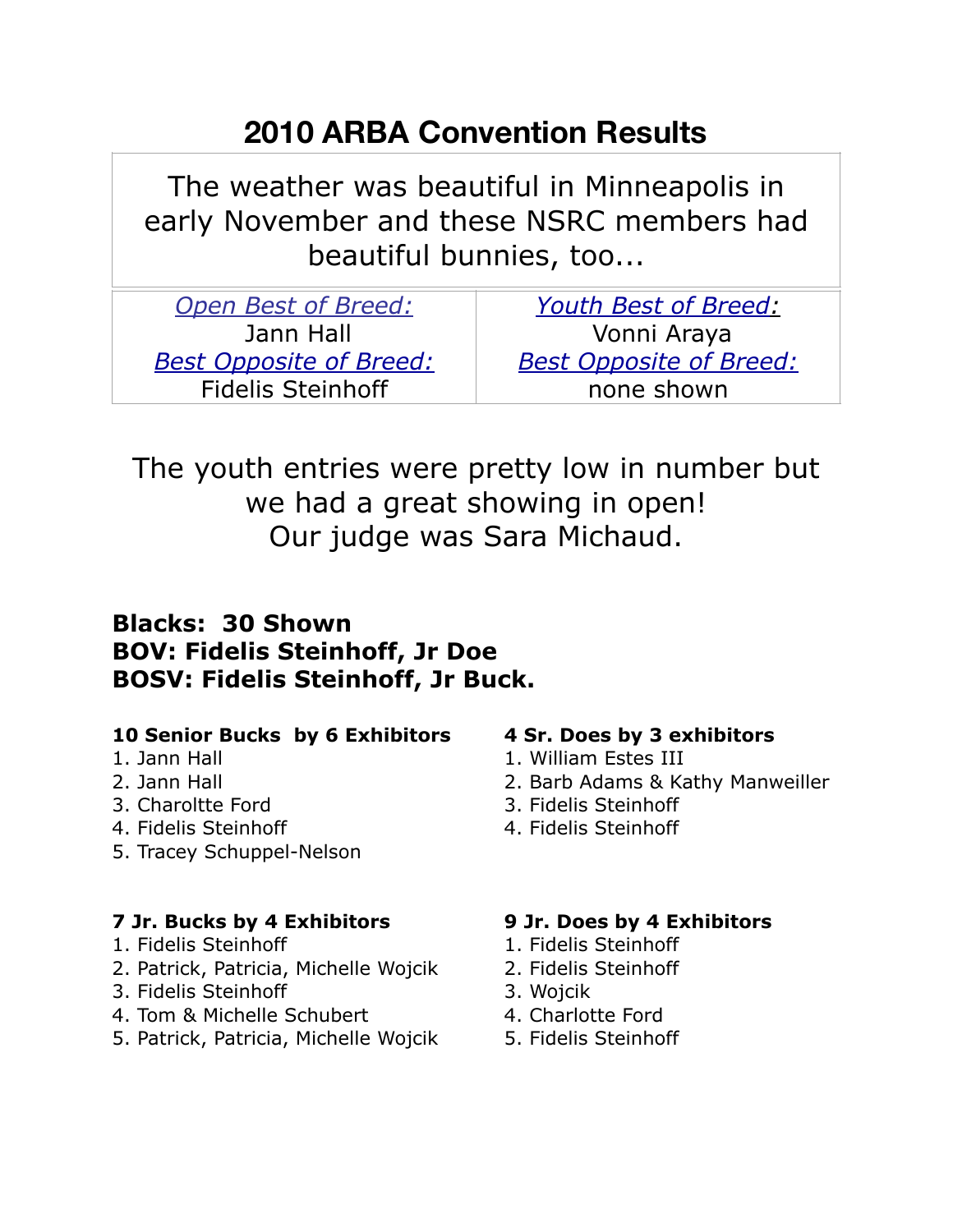## **BROWNS: 30 shown BOV: Charlotte Ford, Sr Buck BOSV: Tom and Michele Schubert, Jr Doe**

### **7 Sr. Bucks by 5 Exhibitors 6 Sr. Does by 5 Exhibitors**

- 
- 
- 3. L and L Atkins 3. Atkins
- 4. Kathie Simmons and A. Charlotte Ford
- 

- 1. Charlotte Ford 1. Fidelis Steinhoff
- 2. Fidelis Steinhoff 2. Fidelis Steinhoff
	-
	-
- 5. L and L Atkins 5. Kathie Simmons

### **9 Jr. Bucks by 7 Exhibitors 8 Jr. Does by 4 Exhibitors**

- 1. Marjorie & George Proctor-Smith 1. Tom & Michele Schubert
- 
- 3. Fidelis Steinhoff 3. Jann Hall
- 
- 5. William Estes III **5. L & L Atkins**

- 
- 2. Jann Hall 2. Larry & Laura Atkins
	-
- 4. Steinhoff 4. L & L Atkins
	-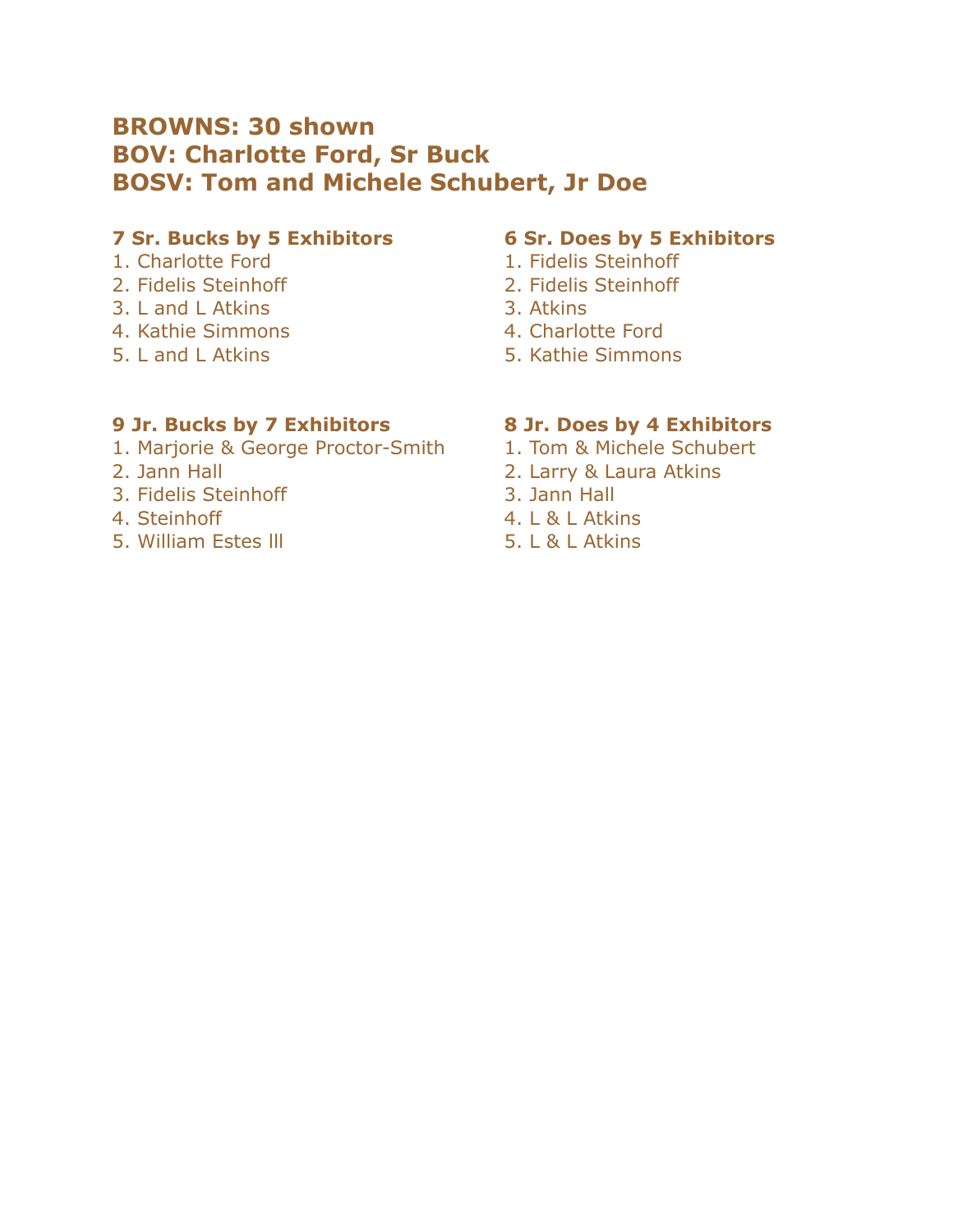| <b>Fawn: 28 shown</b><br><b>BOV: Jann Hall, Sr Buck</b><br><b>BOSV: Fidelis Steinhoff, Jr. Doe</b>                                                                                      |
|-----------------------------------------------------------------------------------------------------------------------------------------------------------------------------------------|
| 9 Sr. Bucks by 7 Exhhibitors<br>1. Jann Hall Boy BOB<br>2. L and L Atkins<br>3. Lucas Pipenhagen<br>4. Tom and Michele Schubert<br>5. Tom and Michele Steinhoff<br>6. Fidelis Steinhoff |
| 9 Sr. Does by 4 Exhibitors<br>1. Terry Creason<br>2. Lucas Pipenhagen<br>3. Fidelis Steinhoff<br>4. Terry Creason<br>5. Lucas Pipenhagen                                                |
| <b>5 Jr. Bucks by 3 Exhibitors</b><br>1. Steinhoff<br>2. Steinhoff<br>3.Schubert<br>4. Schubert<br>5. Creason                                                                           |
| <b>5 Jr. Does by 2 Exhibitors</b><br>1. Steinhoff<br>2. Schbert<br>3. Schubert<br>4. Schubert                                                                                           |

# **4 FUR by 2 Exhibitors**

- 1. Hall
- 2. Steinhoff
- 3. Hall
- 4. Steinhoff